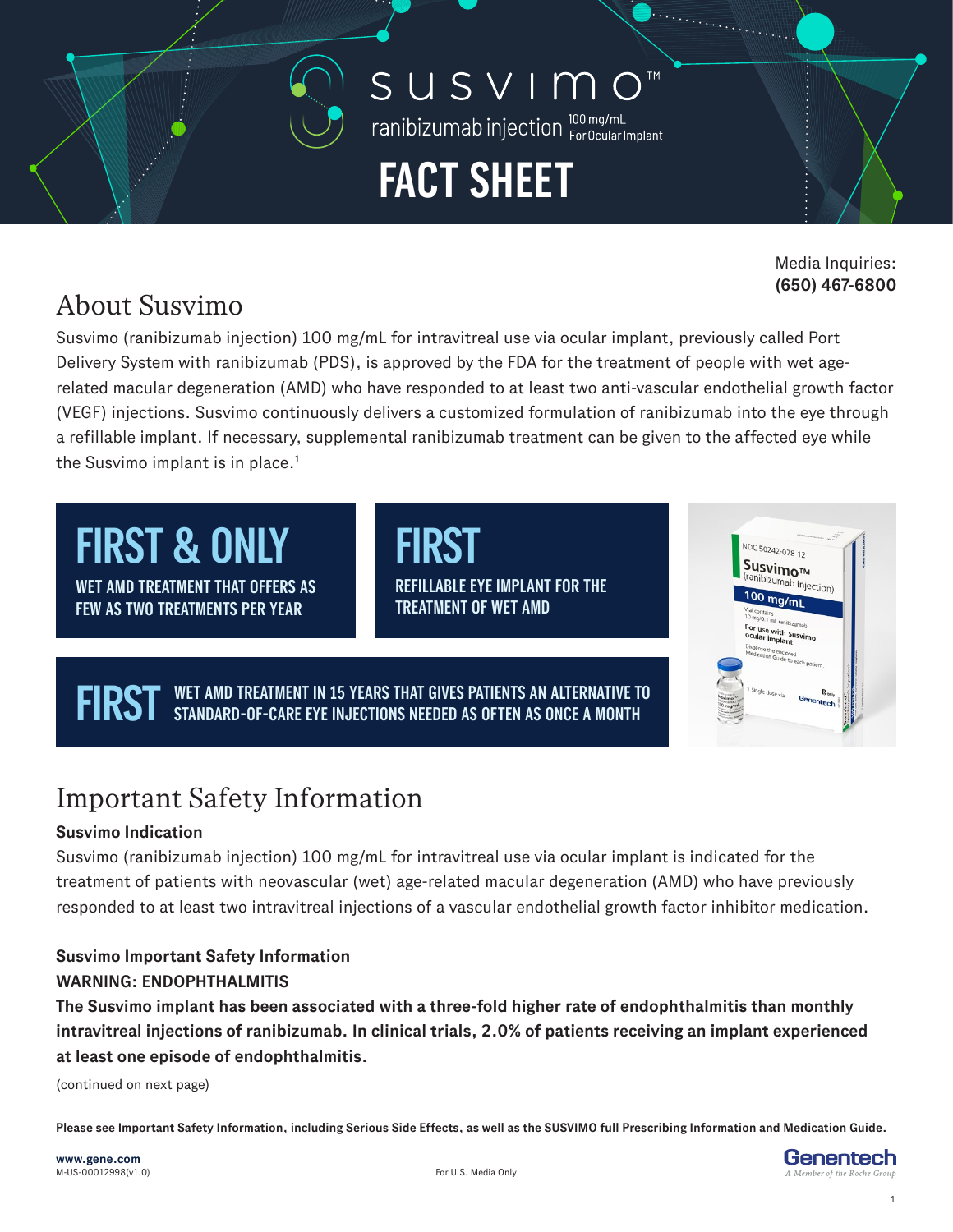### About Wet AMD

Age-related macular degeneration (AMD) is a disease that impacts the macula, part of the eye that provides sharp, central vision.<sup>2</sup> Wet AMD is an advanced form of the disease that can cause rapid and severe vision loss.<sup>2</sup> Wet AMD is a leading cause of blindness for people aged 60 and over.<sup>3</sup>



#### **SYMPTOMS OF WET AMD INCLUDE:**<sup>5</sup>



# Important Safety Information (continued)

#### **Warnings and Precautions:**

**The Susvimo implant and the procedures associated with inserting, filling, refilling, and (if medically necessary) removing the implant can cause other serious side effects, including:**

- **An eye infection (endophthalmitis).** Endophthalmitis is an infection of the eyeball that can cause permanent damage to your eye, including blindness. Endophthalmitis requires urgent (same-day) medical or surgical treatment.
- **A missing layer on top of the white part of the eye (conjunctival erosion).** Conjunctival erosion is an area that becomes missing (defect) in the layer (conjunctiva) that covers the white part of the eye, which may result in exposure of the implant. Conjunctival erosion may require surgical treatment.
- **An opening of the layer that covers the white part of the eye (conjunctival retraction).** Conjunctival retraction is an opening or gaping in the layer (conjunctiva) that covers the white part of the eye, which may cause the implant to be exposed. Conjunctival retraction may require surgical treatment.

(continued on next page)

**Please see Important Safety Information, including Serious Side Effects, as well as the SUSVIMO full Prescribing Information and Medication Guide.**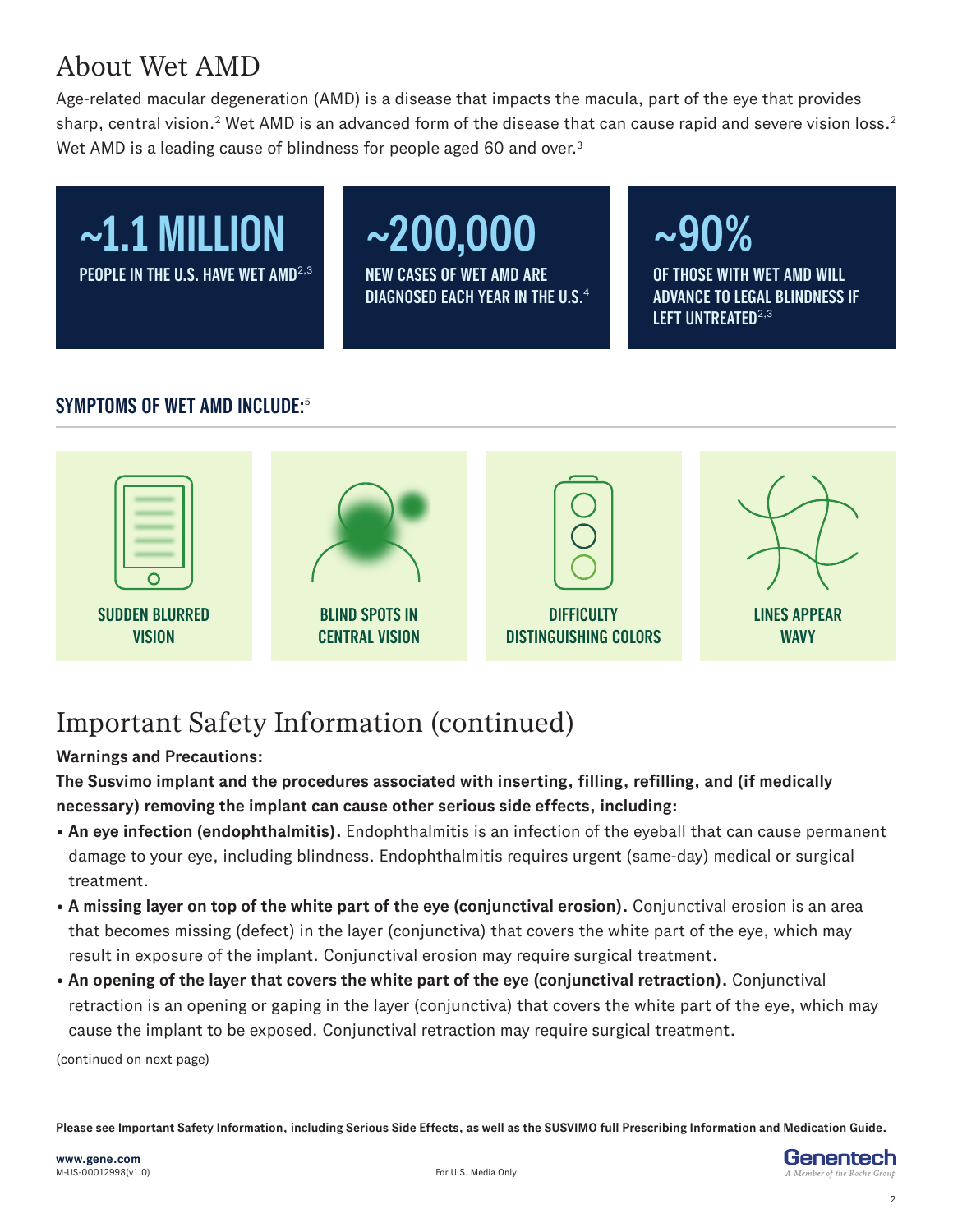### Unmet Need

People with wet AMD need anti-vascular endothelial growth factor (VEGF) eye injections **as often as once a month** to prevent vision loss and maintain their sight.



# $How$  Susvimo Works<sup>1</sup>

**ABNORMAL** 

**BLOOD VESSEL GROWTH RANIBIZUMAB MOLECULE**

**INCREASED VEGF**

Wet AMD may have several causes, one of which is linked to an overproduction of a protein called vascular endothelial growth factor (VEGF) that causes abnormal blood vessels to grow and leak into the macula.<sup>2</sup>

Susvimo continuously delivers a customized formulation of ranibizumab. Ranibizumab is an anti-VEGF medicine designed to bind to and inhibit VEGE<sup>1</sup>

Susvimo is a refillable implant surgically inserted into the eye during a one-time, outpatient procedure and refilled about every six months to maintain therapeutic levels of medicine.1

# Important Safety Information (continued)

- **Tear and separation of layers of the retina (rhegmatogenous retinal detachment).** Rhegmatogenous retinal detachment is a tear and separation of one of the layers of the retina in the back of the eye that senses light. Rhegmatogenous retinal detachment requires surgical treatment.
- **Implant movement (implant dislocation):** This movement may require surgical treatment to correct.
- **Bleeding (vitreous hemorrhage):** Vitreous hemorrhage is bleeding within the gel-like substance (vitreous) inside of your eye. This may require an additional eye surgery.
- **Bump on top of the white layer of the eye (conjunctival bleb):** Conjunctival bleb is a small bulge in the layer (conjunctiva) that covers the white part of the eye where the implant is inserted. This may be due to leakage of fluid from the inside of the eye. This may require medical or surgical treatment.
- **Temporary decrease in vision after the Susvimo procedure.**

(continued on next page)

**Please see Important Safety Information, including Serious Side Effects, as well as the SUSVIMO full Prescribing Information and Medication Guide.**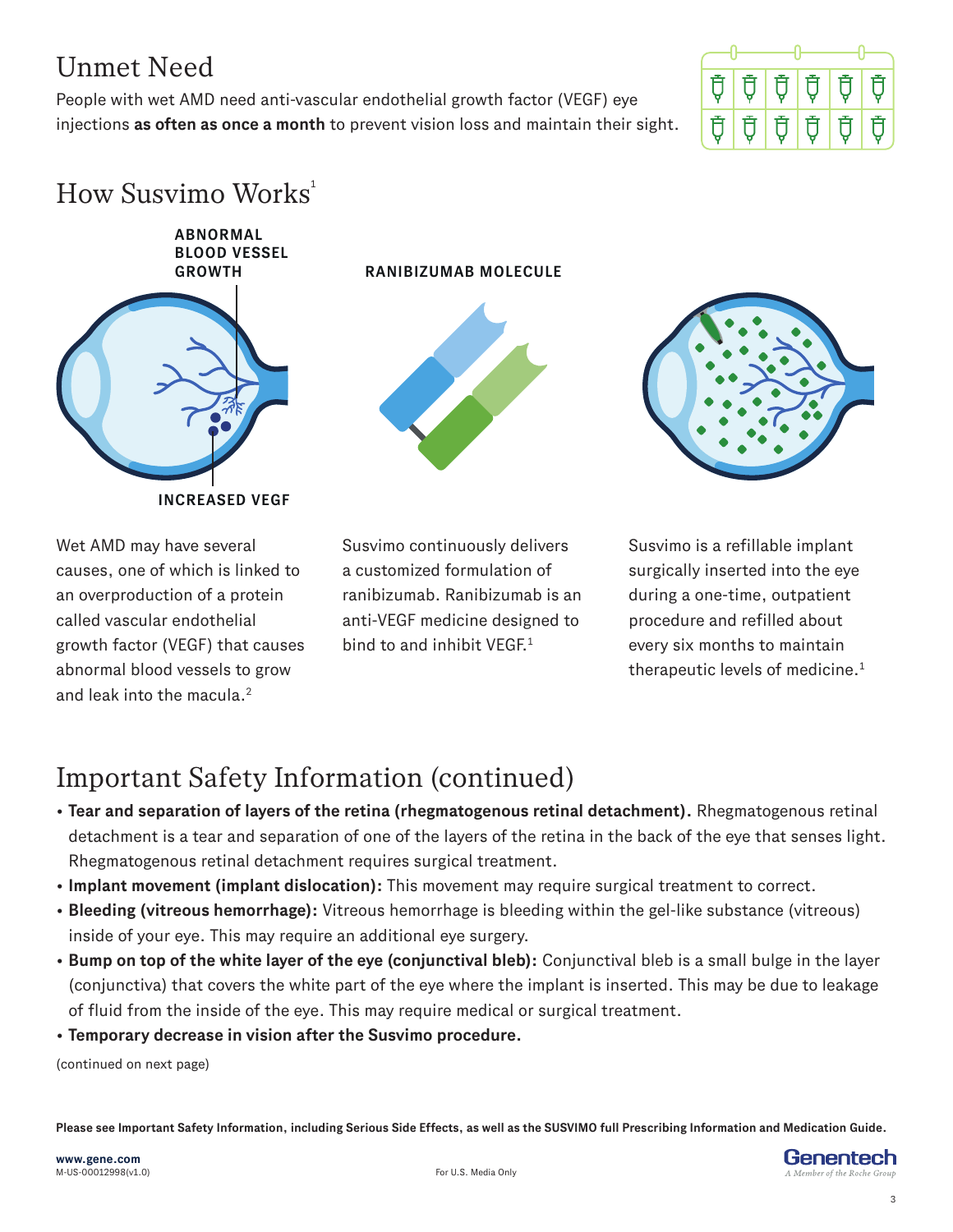### Susvimo Efficacy<sup>1</sup>

The FDA approval of Susvimo was based on the positive results from the Phase III Archway clinical trial. The Archway trial evaluated the efficacy and safety of Susvimo administered via the Susvimo eye implant, refilled every six months at fixed intervals, compared to monthly intravitreal injections of ranibizumab 0.5 mg. The study evaluated 415 people living with wet AMD who had previously responded to to prior treatment with anti-VEGF therapy.



*\*For Archway trial patients who did not receive supplemental treatment in the first six months*

# Susvimo Safety<sup>1</sup>

In the Archway study, Susvimo was generally well-tolerated, with a favorable benefit-risk profile. However, the Susvimo implant has been associated with a three-fold higher rate of endophthalmitis than monthly intravitreal injections of ranibizumab. Many of these events were associated with conjunctival retractions or erosions. Appropriate conjunctiva management and early detection with surgical repair of conjunctival retractions or erosions may reduce the risk of endophthalmitis. In clinical trials, 2.0% of patients receiving a ranibizumab implant experienced at least one episode of endophthalmitis. The most common adverse events (AEs) were conjunctival hemorrhage, conjunctival hyperemia, iritis and eye pain. The safety profile of Susvimo in the clinical trial setting is well understood and will continue to be monitored closely.

# Important Safety Information (continued)

#### **Who should not receive Susvimo?**

• Patients who have an infection in or around their eye, have active inflammation in their eye, or have had an allergic reaction to ranibizumab or any of its ingredients in Susvimo in the past.

(continued on next page)

**Please see Important Safety Information, including Serious Side Effects, as well as the SUSVIMO full Prescribing Information and Medication Guide.**